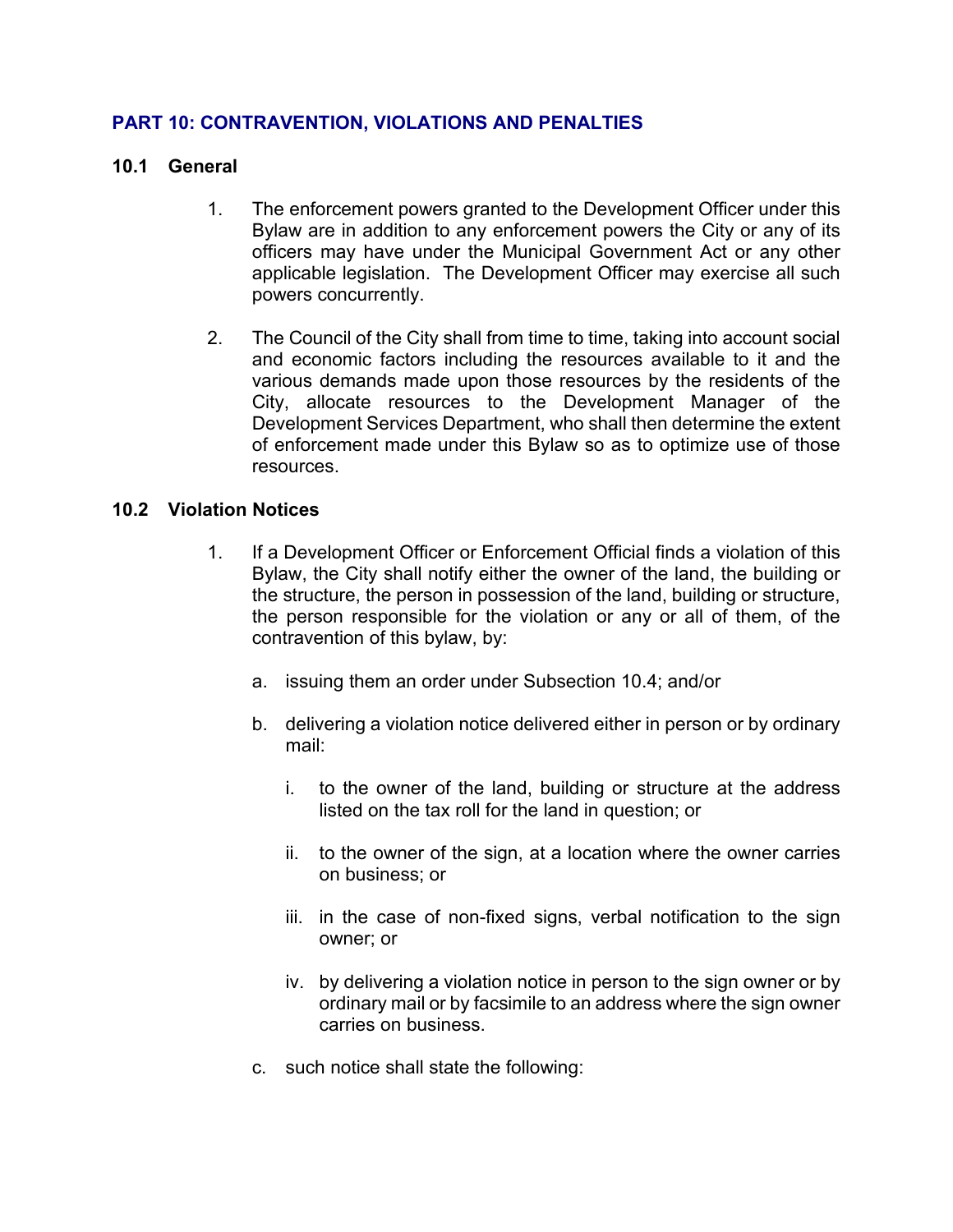- i. nature of the violation of this bylaw;
- ii. corrective measures required to comply with this bylaw; and
- iii. time within which such corrective measures must be performed.

#### **10.3 Offences**

- 1. Any owner, lessee, tenant or occupant of land, a building, a structure or a sign thereon, who, with respect to such land, building, structure:
	- a. contravenes this bylaw; or,
	- b. causes, allows or permits a contravention of any provision of this bylaw;

commits an offence.

- 2. It is an offence for any person;
	- a. to construct a building or structure;
	- b. to make an addition or alteration thereto; or
	- c. to place a sign;
	- d. to place a Fence; or
	- e. to commence excavation on a site;

for which a development permit is required but has not been issued or is not valid under this bylaw.

- 3. If the corrective measures described in a violation notice issued pursuant to Subsection 10.2 are not completed within the time specified by the violation notice, the person to whom the violation notice was issued is guilty of an offence and will be issued a violation ticket and shall pay the penalty amount specified in Schedule 10A to the City.
- 4. It is an offence to display a non-fixed sign or fixed sign without a valid development permit.
- 5. It is an offence to have a sign in an abandoned state on a site.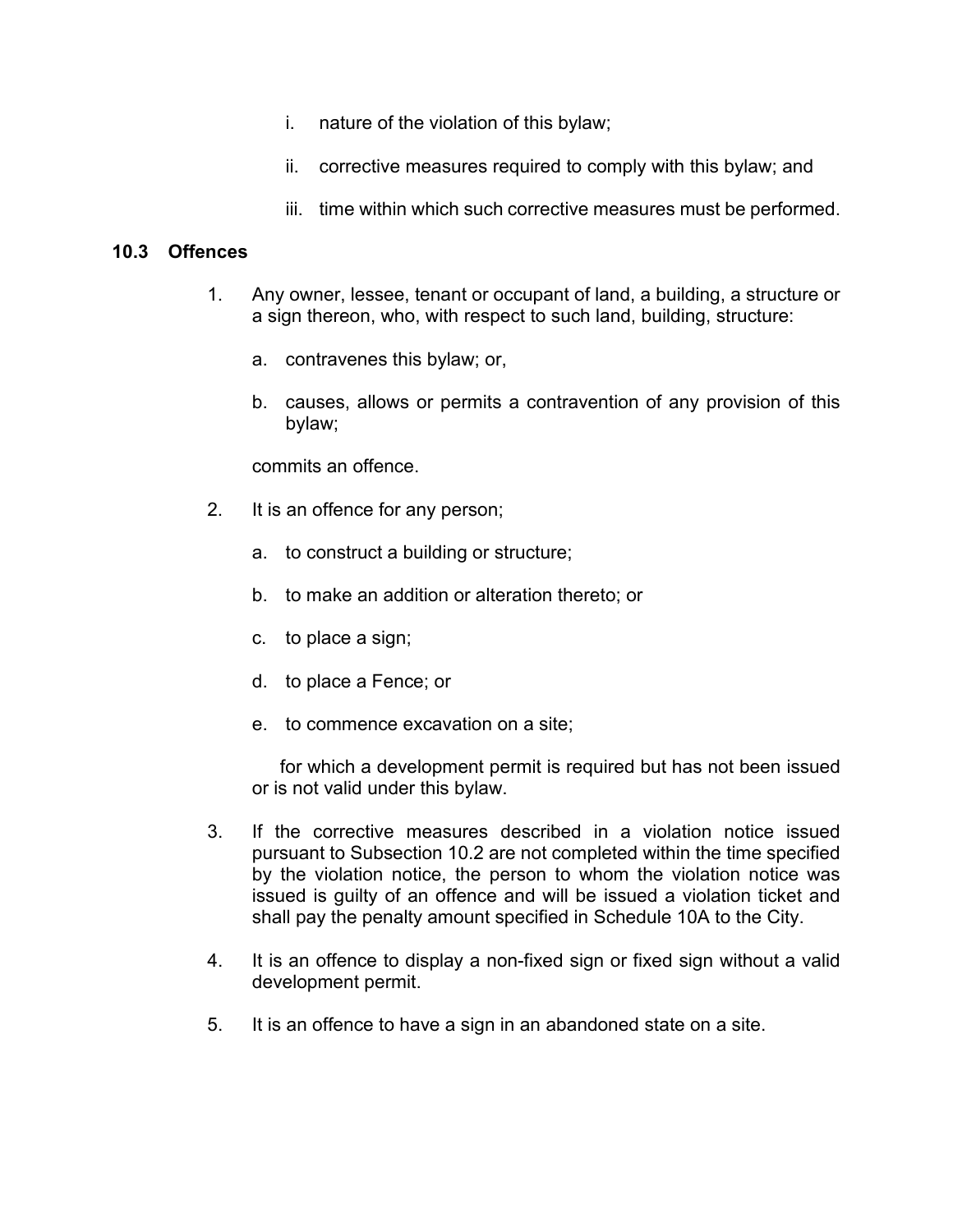- 6. It is an offence to use any property or building without a valid development permit where the use is listed as a permitted or discretionary use in the zoning classification regulations.
- 7. It is an offence to use any property or building without a valid development permit where the use is not listed as a permitted or discretionary use in the zoning classification regulations, unless the use is deemed to be legal non-conforming;
- 8. It is an offence to continue with a use or a development after a development permit has been revoked.
- 9. It is an offence to continue with a use or a development after a development permit has expired.
- 10. It is an offence to have a non-fixed sign that does not conform to sign regulations.
- 11. If a person does not comply with an order issued pursuant to this bylaw, or obstructs or hinders any person in exercise of the person's powers granted to them under this bylaw, such person is guilty of an offence and subject to penalties as prescribed by the Court.

## **10.4 Orders**

- 1. If a Development Officer finds that a development, or land use or use of a building is not in accordance with:
	- a. the Act or regulations under the Act;
	- b. a development permit or a condition thereof;
	- c. a subdivision approval or condition thereof;
	- d. an agreement pursuant to a development permit or a subdivision approval;
	- e. this Land Use Bylaw, or
	- f. a violation ticket issued under this Part
- 2. the Development Authority may, by written notice, order the owner, the person in possession of the land or building or the person responsible for the contravention of all or any of them to: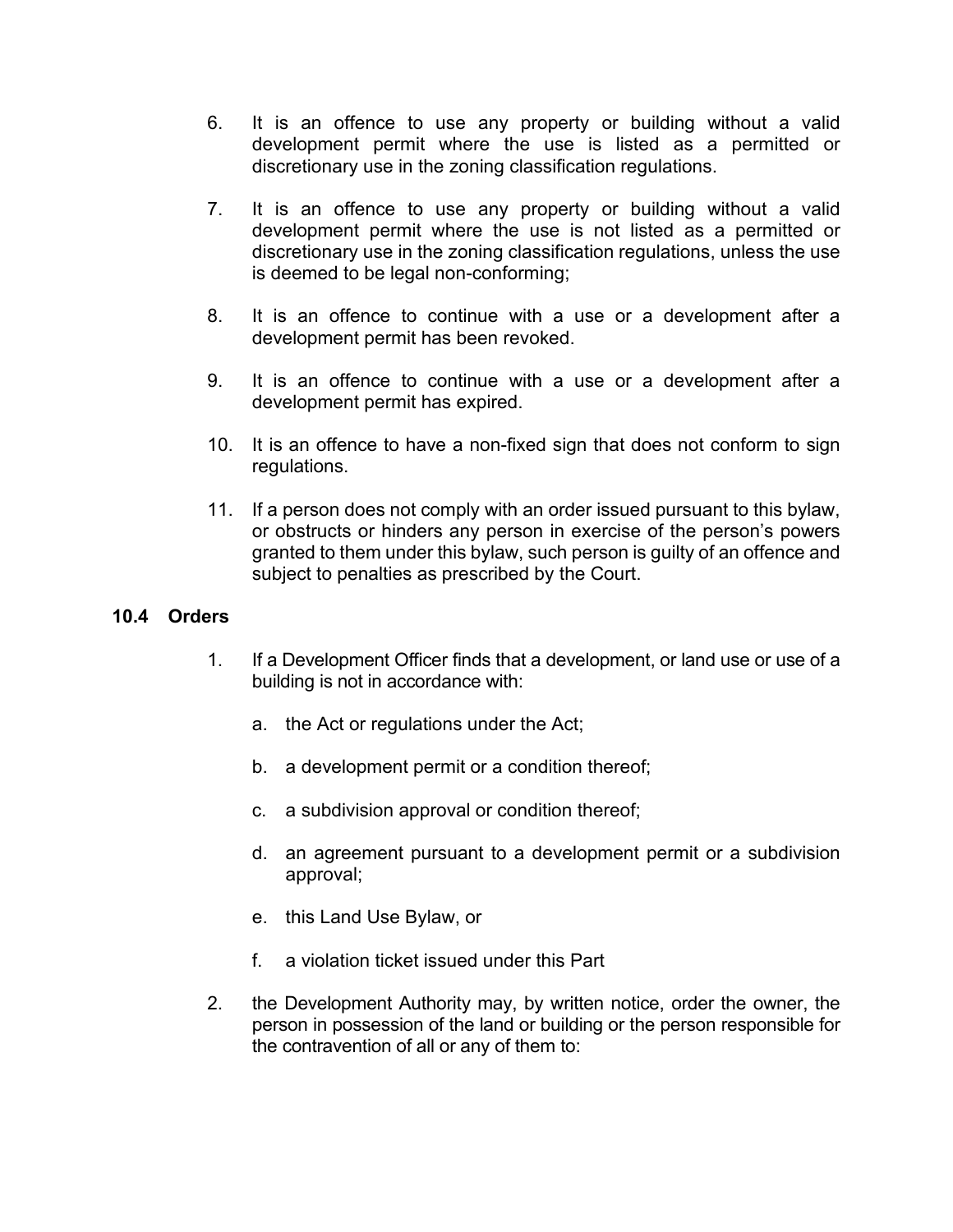- a. stop the development or use of the land or building in whole or in part as directed by the notice,
- b. demolish, remove or replace the development, or
- c. carry out other actions required by the notice so that the development or use of the land or building complies with the Act, regulations under Part 17 of the Act, this Land Use Bylaw, a development permit or subdivision approval within the time specified by the notice.

# **10.5 Enforcement of Orders**

- 1. If a person fails or refuses to comply with:
	- a. an order directed to the person under Section 645 of the Act,
	- b. an order of the Subdivision and Development Appeal Board under Section 687 of the Act,

the City may, in accordance with Section 542 of the Act, enter onto the land or building and take any necessary action to carry out an order.

- 2. The City may register a caveat under the Land Titles Act with respect to the order, where a person fails or refuses to comply with the order, against the certificate of title for the land that is subject of the order.
- 3. Where the Council or a person acting under the authority of this bylaw carries out an order under Section 646 of the Act, the expense and costs occurred in carrying out the order will be added to the tax roll of the parcel of land and deemed to be a tax from the date it was added to the tax roll and form a special lien against the parcel of land in favour of the City.
- 4. If a person does not comply with an order issued pursuant to this bylaw, or obstructs or hinders any person in exercise of the person's powers granted to them under this bylaw, such person is guilty of an offence and subject to penalties as prescribed by the Court.

## **10.6 Penalties**

- 1. A person who is found guilty of non-compliance with an order is liable to a fine of not more than \$10,000, or to imprisonment for not more than one year, or to both fine and imprisonment.
- 2. Penalties imposed on a conviction of non-compliance with an order under this Bylaw are an amount owing to the City.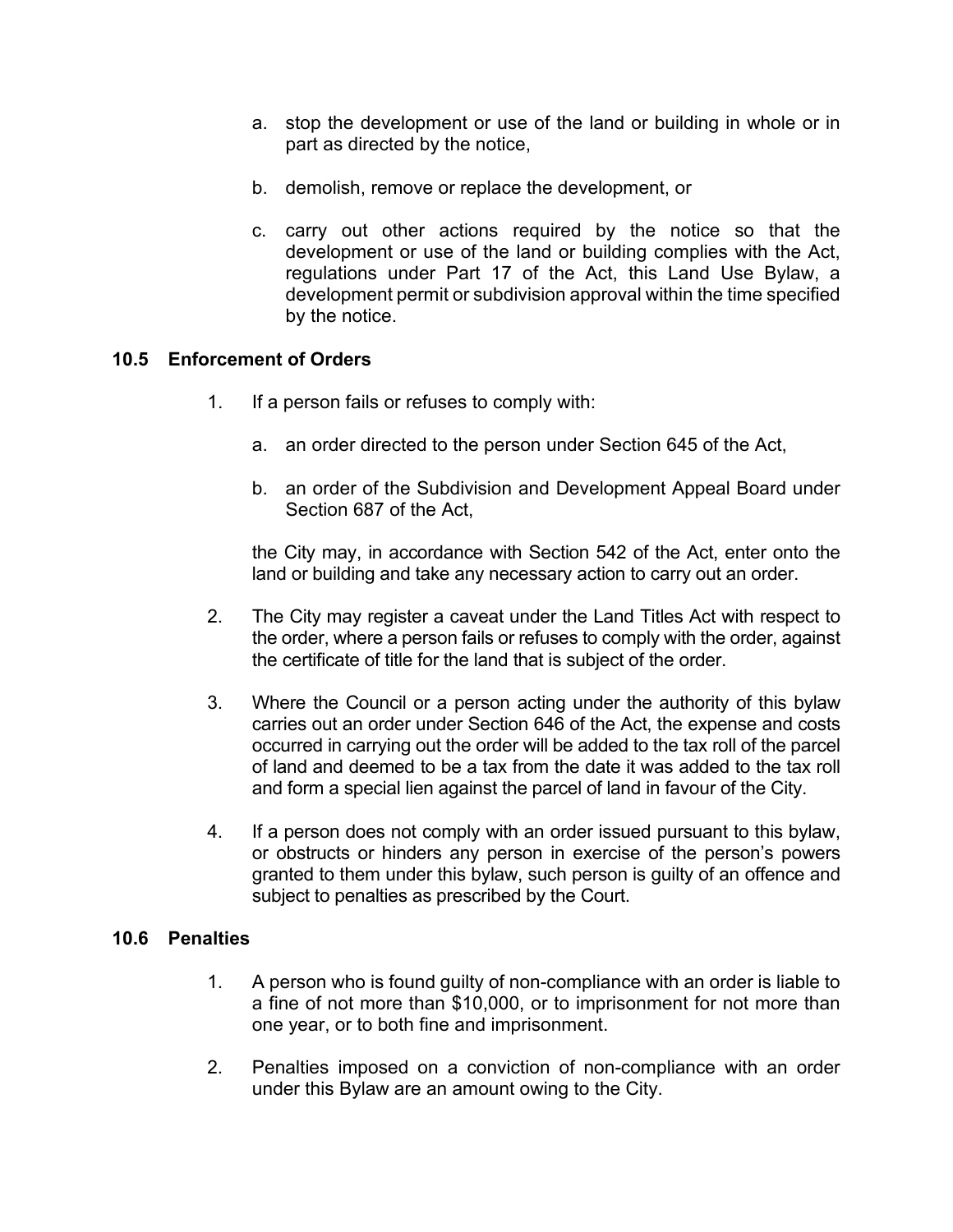# **10.7 Court Order to Comply**

- 1. If a person is found guilty of a non-compliance with an order, the court may, in addition to any other penalty imposed, order the person to comply with:
	- a. this Land Use Bylaw;
	- b. an order issued pursuant to this Bylaw;
	- c. a development permit or a condition of a development permit;
	- d. a subdivision approval or a condition of subdivision approval;
	- e. an agreement pursuant to a development permit or a subdivision approval;
	- f. a decision of the Subdivision and Development Appeal Board; or
	- g. a decision of the Municipal Government Board respecting a subdivision.

## **10.8 Cancellation of Permit**

- 1. The Development Officer may revoke a development permit where any person undertakes or causes or permits any development on a site contrary to the development permit.
- 2. The Development Officer shall notify the development permit holder and the owner of the land, building, structure or sign (if not the same) of the cancellation of the development permit. The revocation is effective upon receipt of the notice by the development permit holder.
- 3. Any person who undertakes, causes or allows any development after a development permit has been revoked, shall discontinue such development forthwith and shall not resume such development unless a new development permit has been issued.
- 4. All developments continuing after the development permit has been revoked shall be deemed to be developments occurring without a development permit under this Section.
- 5. The Development Officer may cancel a development permit where required fees have not been received.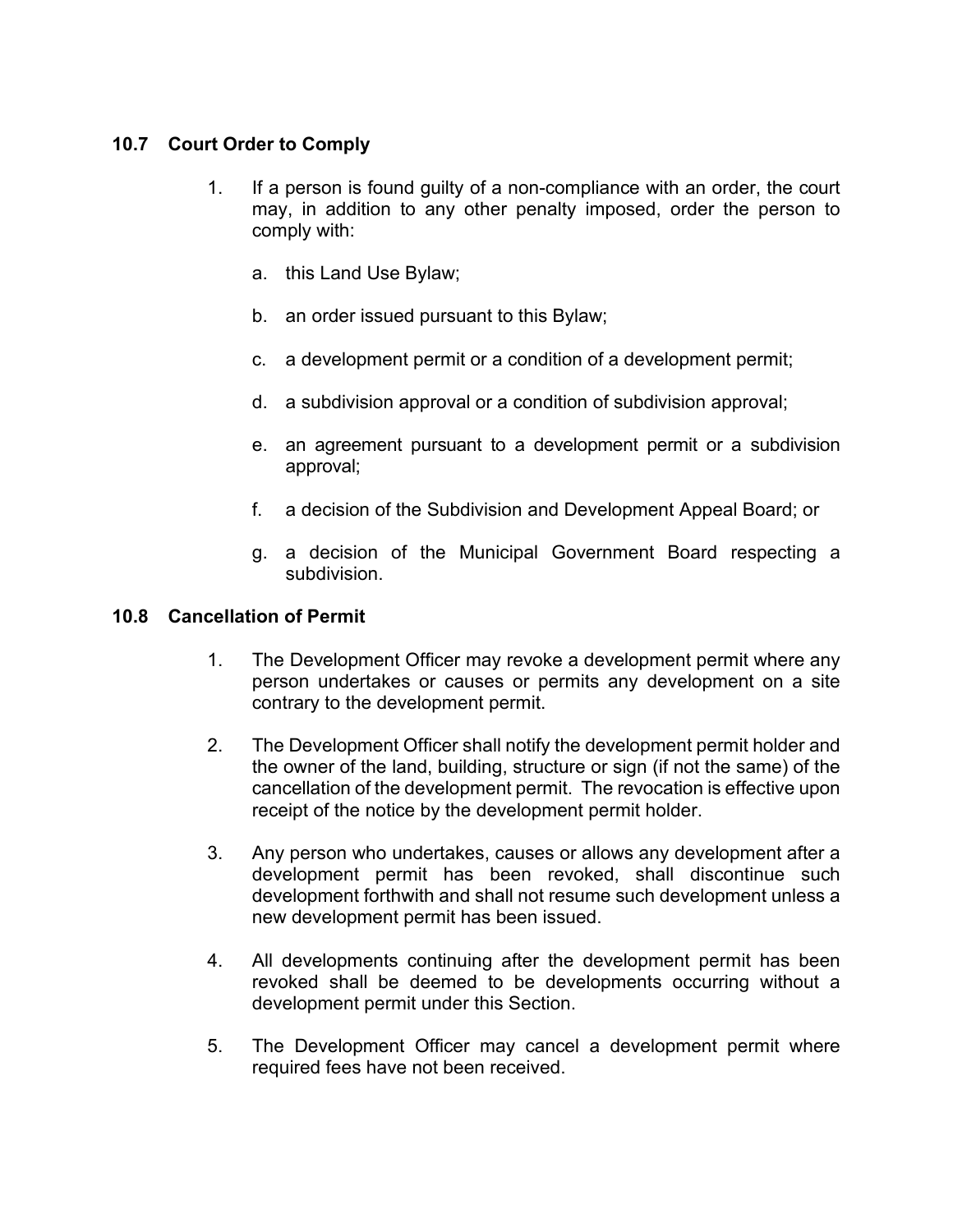# **Schedule 10A – Fines for Offences**

1. The following table indicates the fines for offences outlined in Subsection 10.3

| <b>Failure to Comply with Violation Notice</b>                                                                                | 10.3(3)  |           |
|-------------------------------------------------------------------------------------------------------------------------------|----------|-----------|
| First Offence                                                                                                                 |          | \$500.00  |
| Second Offence                                                                                                                |          | \$1000.00 |
| Third and Subsequent Offences                                                                                                 |          | \$2000.00 |
| Failing to obtain a Development Permit prior to development                                                                   | 10.3(2)  |           |
| First Offence                                                                                                                 |          | \$250.00  |
| Second Offence                                                                                                                |          | \$500.00  |
| Third and Subsequent Offences                                                                                                 |          | \$1000.00 |
| Failing to obtain a Development Permit prior to commencing with a<br>permitted or discretionary use of a property or building | 10.3(6)  |           |
| <b>First Offence</b>                                                                                                          |          | \$250.00  |
| Second Offence                                                                                                                |          | \$500.00  |
| Third and Subsequent Offences                                                                                                 |          | \$1000.00 |
| Failing to obtain a Development Permit prior to commencing<br>excavation                                                      | 10.3(3)e |           |
| <b>First Offence</b>                                                                                                          |          | \$500.00  |
| Second Offence                                                                                                                |          | \$1000.00 |
| Third and Subsequent Offences                                                                                                 |          | \$2000.00 |
| Using a building or a property for a use that is not a permitted or<br>discretionary use                                      | 10.3(7)  |           |
| First Offence                                                                                                                 |          | \$500.00  |
| Second Offence                                                                                                                |          | \$1000.00 |
| Third and Subsequent Offences                                                                                                 |          | \$2000.00 |
| Placement of a Sign without a valid development permit                                                                        | 10.3(2)c |           |
| First Offence                                                                                                                 |          | \$250.00  |
| Second Offence                                                                                                                |          | \$500.00  |
| Third and Subsequent Offences                                                                                                 |          | \$1000.00 |
| Displaying a Sign without a valid development permit                                                                          | 10.3(4)  |           |
| <b>First Offence</b>                                                                                                          |          | \$100.00  |
| Second Offence                                                                                                                |          | \$200.00  |
| Third and Subsequent Offences                                                                                                 |          | \$400.00  |
| Having an abandoned sign on a property                                                                                        | 10.3(5)  |           |
| <b>First Offence</b>                                                                                                          |          | \$100.00  |
| Second Offence                                                                                                                |          | \$200.00  |
| Third and Subsequent Offences                                                                                                 |          | \$400.00  |
| Commencing with construction of a building, or structure without a<br>valid Development Permit                                | 10.3(2)a |           |
| First Offence                                                                                                                 |          | \$250.00  |
| Second Offence                                                                                                                |          | \$500.00  |
| Third and Subsequent Offences                                                                                                 |          | \$1000.00 |
|                                                                                                                               |          |           |
| Continuing with a Use or Development with an expired Development<br><b>Permit</b>                                             | 10.3(9)  |           |